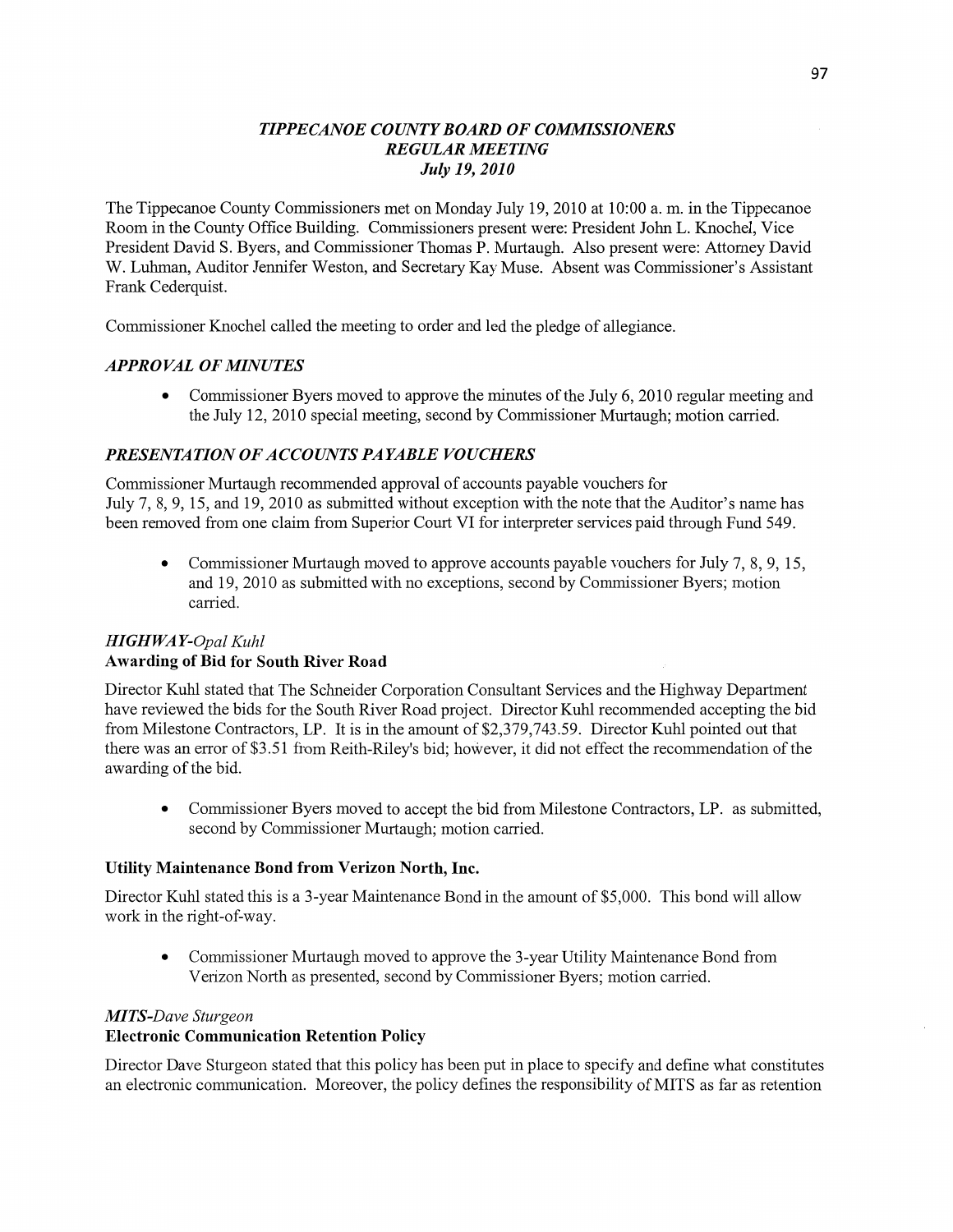schedules and **specifies** the **individual** department's responsibilities. The policy has been reviewed by the County Attorney, the **MITS** Policy Board, and approved by the County's Public Records Commission.

**0** Commissioner **Murtaugh** moved to approve the Electronic **Communication** Retention Policy as **submitted,** second by Commissioner Byers; **motion** carried.

### RESOLUTION 2010-11-CM- Medal of *Honor Bridge* – (resolution number to be corrected to 2010-14-CM) **Endorsing** the naming of **a Hoosier Heartland Bridge over County Road** 500 **East**

Commissioner Knochel said that it has been requested of the Board of Commissioners to endorse the naming of an overpass on County Road 500 E the "Medal of Honor Bridge".

Attorney David W. Luhman read Resolution **2010-1** l-CM endorsing Medal of Honor Bfidge.

WHEREAS, the Congressional Medal of **Honor** is our Nations Highest Award for Valor in **action** against an enemy force which can be bestowed upon an **individual** serving the armed services of the United States; and

WHEREAS since its inception in 1862, **there** have been 3,446 Recipients of the Medal of Honor, of which only 89 are still living; and

WHEREAS the Board of Commissioners of Tippecanoe County deems it appropriate and worthy to honor all of those who have received the Congressional Medal of Honor by naming a bridge in their honor; and

WHEREAS the State of Indiana through its Department of Transportation is currently constructing a new bridge on Tippecanoe County Road 500 East in connection with the Hoosier Heartland roadway project which the Board of Commissioners believes would be an appropriate location for signs suitably describing the Medal of Honor and commemorating its recipients.

NOW THEREFORE, BE IT RESOLVED **that** the Board of Commissioners of Tippecanoe County, **Indiana,** in appreciation of the selfless service and sacrifice of all recipients of the Congressional Medal of Honor endorses the naming of the new bridge over Tippecanoe County Road 500 East the "Medal of Honor Bridge", and encourages the State of Indiana and its Department of Transportation to take all such actions as shall be necessary to so honor those who have given so much for their Country.

Duly adopted this 19<sup>th</sup> day of July 2010 by the Board of Commissioners of Tippecanoe County.

Commissioner Knochel asked the petitioner to speak to the Commissioners and the audience.

David L Shively, *4800 Fencerow Lane, Lafayette* said that of the 3,446 recipients named in the resolution, unfortunately two more have passed on. Mr. Shively stated that while there have **been** bridges named after individual recipients there have been no bridges named in honor of all recipients for their courageous service. Mr. Shively added that the Medal of Honor Society requested the word Congressional be removed from the name since Congress does not have any connection to this honor. The last surviving marine from Iwo Jima, Hershel Woody Williams, asked that it not only say "Medal of Honor Bridge", but to also include **"The** Nations Highest Award for Valor" on the signage. Mr. Shively also requested that the accompanying sample for the signage be forwarded with the resolution to Senator Brandt Hershman.

Director Kuhl stated that INDOT would be responsible for making the final determine of the **size** and type of signage.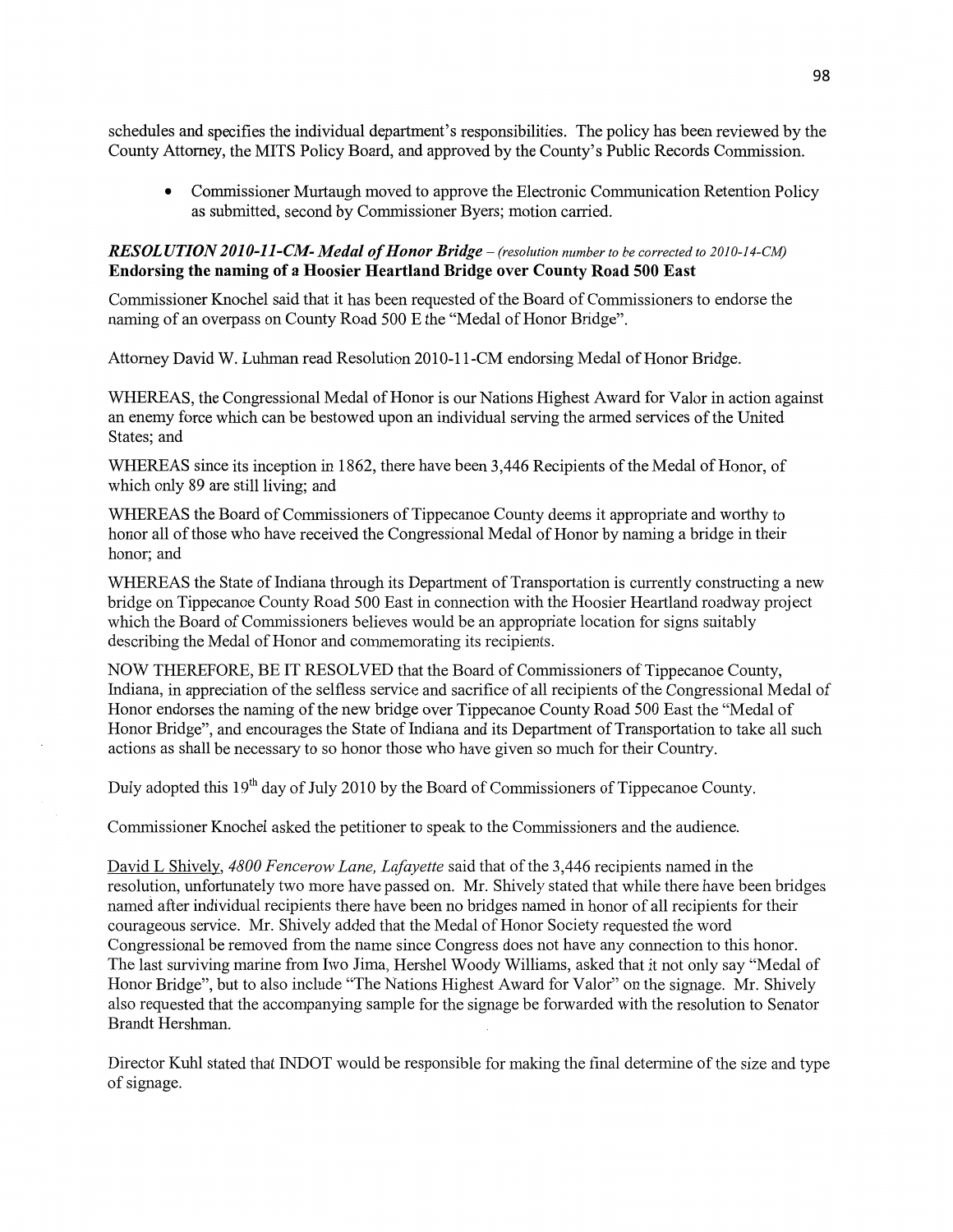Attorney David W. Luhman stated that a copy of the proposed signage could be included with the reques<sup>t</sup> for the **naming** of the bridge.

**0** Commissioner Murtaugh moved to approve Resolution 2010-14-CM endorsing the **naming** of the bridge over CR 500 E the "Medal of Honor Bridge", second Commissioner Byers; motion carried.

Commissioner Knochel applauded Mr. Shively for the work he has done on this project and Wished him success.

## *CARY HOME-Rebecca Humphrey*

# **Sponsorship Agreement with Cary Home** and Drug-Free **Coalition** to **decorate** the **Courthouse** with Red **Ribbons**

Director Humphrey stated this is Cary Home's annual request to sponsor the Drug-Free Coalition by decorating the Courthouse with Red Ribbons during Red Ribbon Week. Red Ribbon Week **runs** October 24, 2010 through October 31, 2010. The ribbons increase awareness of the harmfill effects of Tobacco, Alcohol, and other Drugs and increases resistance skills among the County's youth. Director Humphrey stated that Red **Ribbons** would decorate the Courthouse along with four-yard signs citing the importance of being drug free.

**0** Commissioner Byers moved to approve the **sponsorship** agreement with Cary Home as presented, second by Commissioner Murtaugh; motion carried.

Director Humphrey reminded the Commissioners that the Red Ribbon Breakfast would be October 25, 2010.

# *MEMORANDUM* OF *UNDERSTANDING (MOU) - District 4*  Use of **Ambulance**

Commissioner Byers stated that the use of Tippecanoe County ambulances in a county other than Tippecanoe County would only occur in the event of a major emergency in that county.

**0** Commissioner Byers moved to approve the Memorandum of Understanding with Tippecanoe Emergency Ambulance Service for the use of ambulances in District 4, second by Commissioner Murtaugh; motion carried.

### *VILLA-Awarding* of *Bids*  Window **Replacement** and **Mechanical Upgrade**

Tippecanoe Villa employee Donnie Hedgecough stated that Director Sieber was unable to attend today's meeting and asked him to speak in her place. Mr. Hedgecough said that since only one bid for each project was received that the Commissioners may choose to re-bid the work. Commissioner Murtaugh asked Attorney David W. Luhman if both projects were being funded by stimulus funds and if there was **<sup>a</sup>** deadline on **when** those **funds** need to be spent. Attorney David W. Luhman stated both are from stimulus funds and the deadline for those funds is rapidly approaching. If the Commissioners choose to re-bid these projects, the County will be close to the deadline that the County can receive these funds. The window replacement bid has been reviewed by the architect and determined to be substantially acceptable. The architect also reviewed the mechanical bid and approval is recommended for both projects. Attorney David W. Luhman added that if the Commissioners choose to accept the bids he recommended including in the motion a waiver of any irregularities in the bids (technical areas) in case they did not fully comply with the bid notice, but did substantially comply with the notice.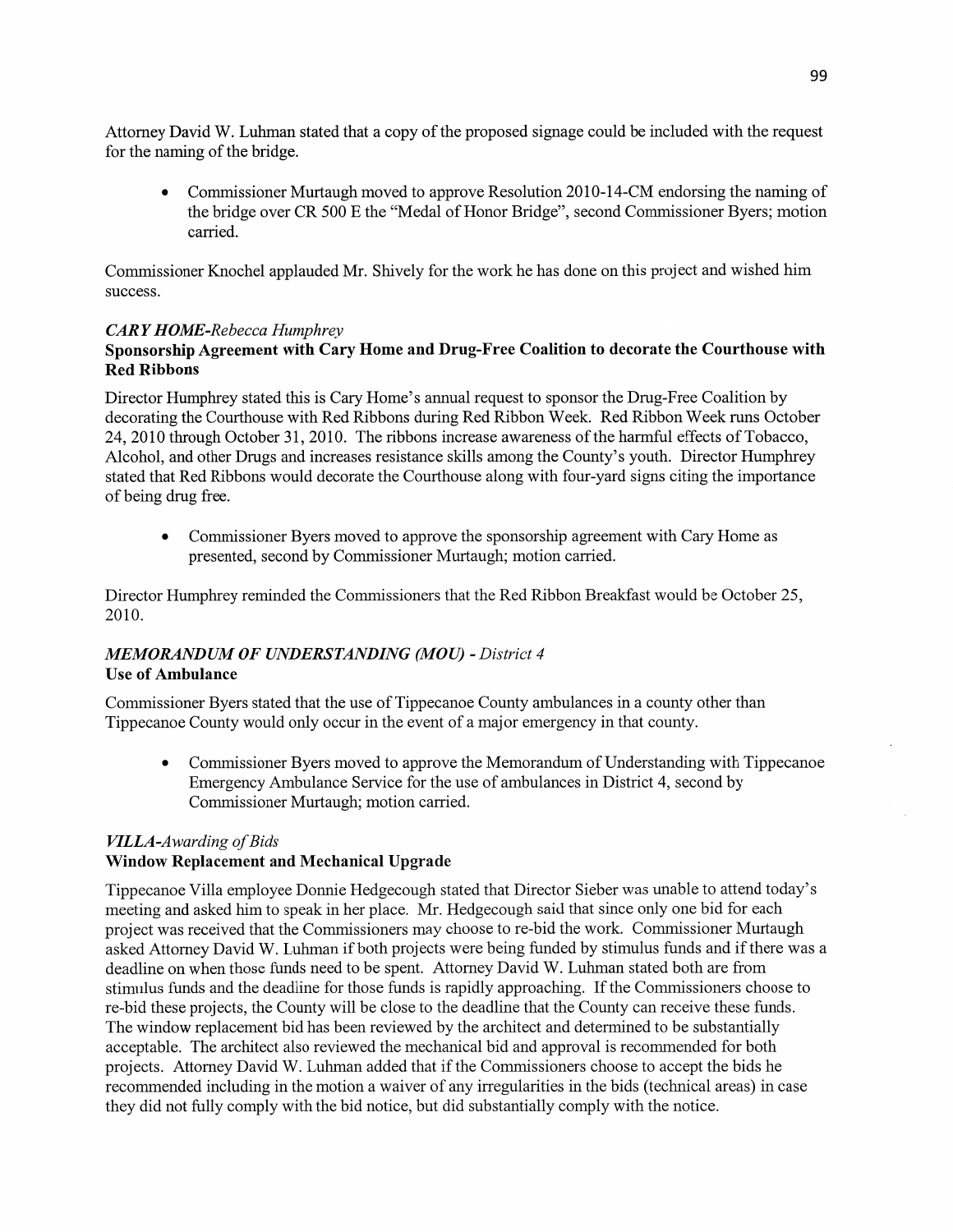- **0** Commissioner Murtaugh moved to accept the bid and the alternate bid for the Tippecanoe Villa Window Replacement Project with IR. Kelley in the amount of \$90,370 with the waiver of any irregularities as presented, second by Commissioner Byers; motion carried.
- **0** Commissioner Murtaugh moved to accept the bid for the Tippecanoe Villa Mechanical Systems Upgrade with Dienharts Refrigerated Specialties, Inc. with the waiver of any irregularities as presented, second by Commissioner Byers; motion carried.

*UNFINISHED B USINESS* 

None

NE WB *USINESS*  None

#### *REPORTS* ON *FILE*

None

#### *PUBLIC COMMENT*

Paul Wright, *West Point—said* that the Governor is receiving prajse for selling state property and suggested that Tippecanoe County has an enormous number of properties and perhaps some can be sold or given away if they have no value. Mr. Wright asked when the results of the survey for the fairgrounds would be available.

Commissioner Byers said the results would be available to the committee August 2, 2010 and would be brought before the public soon after that date.

Commissioner Byers moved to adjourn

### **BOARD** OF **COMMISSIONERS** OF THE **COUNTY** OF **TIPPECANOE**

John L. Kurche

n L. Knochel, President

2/ *f/Z7/* 

David S. Byers, Vice President